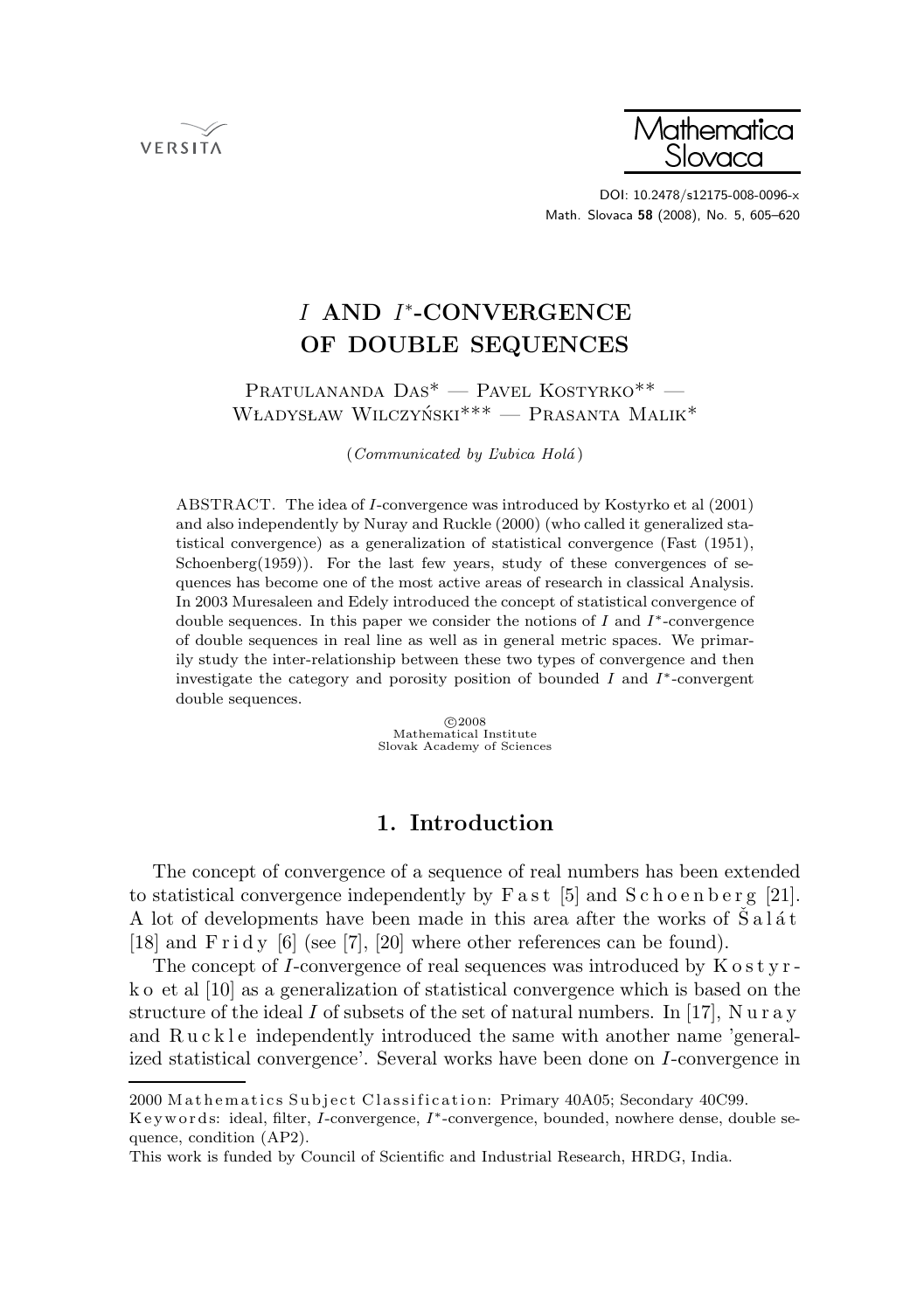the last five years (see [1], [11], [12], [13]). In [10], the concept of  $I^*$ -convergence was also introduced and a detailed study was made to explore its relation with I-convergence.

The notion of statistical convergence was introduced for double sequences by Muresaleen and  $Edely$  [15] (also by Móricz [14] who introduced it for multiple sequences). Very recently some works on I-convergence of double sequences have also been done (see [2],  $[4]$ ,  $[22]$ ) and in particular in [4] the idea of I-convergence of a double sequence was introduced. It seems therefore reasonable to investigate the concepts of I and  $I^*$ -convergence for the double sequences. In this paper we do the same and primarily investigate their interrelationship. We also study the category and porosity positions of the classes of bounded I and  $I^*$ -convergent sequences which extends the results of [15].

### **2. Definitions and notations**

Throughout the paper  $\mathbb N$  denotes the set of all positive integers,  $\chi_{A}$ -the characteristic function of  $A \subset \mathbb{N}$ , R the set of all real numbers.

Recall that a subset A of N is said to have asymptotic density  $d(A)$  if

$$
d(A) = \lim_{n \to \infty} \frac{1}{n} \sum_{k=1}^{n} \chi_A(k).
$$

**DEFINITION 1.** ([5]) A sequence  $\{x_n\}_{n\in\mathbb{N}}$  of real numbers is said to be *statistically convergent* to  $\xi \in \mathbb{R}$  if for any  $\epsilon > 0$ , we have  $d(A(\epsilon)) = 0$ , where  $A(\epsilon) = \{n \in \mathbb{N} : |x_n - \xi| \geq \epsilon\}.$ 

By the convergence of a double sequence we mean the convergence in  $P \text{ ring } s \text{ h } e \text{ i m's sense (see [8], [18])}:$ 

A double sequence  $x = \{x_{mn}\}_{m,n\in\mathbb{N}}$  of real numbers is said to be convergent to  $\xi \in \mathbb{R}$  if for any  $\epsilon > 0$ , there exists  $\mathbb{N}_{\epsilon} \in \mathbb{N}$  such that  $|x_{mn} - \xi| < \epsilon$  whenever  $m, n \geq \mathbb{N}_{\epsilon}$ . In this case we write  $\lim_{\substack{m \to \infty \\ n \to \infty}}$  $x_{mn} = \xi$ .

A double sequence  $x = \{x_{mn}\}_{m,n\in\mathbb{N}}$  of real numbers is said to be bounded if there exists a positive real number M such that  $|x_{mn}| < M$  for all  $m, n \in \mathbb{N}$ . That is  $||x||_{(\infty,2)} = \sup_{m} |x_{mn}| < \infty$ .  $\overline{m}.\overline{n}$ 

Let  $K \subset \mathbb{N} \times \mathbb{N}$ . Let  $K(n,m)$  be the number of  $(j,k) \in K$  such that  $j \leq$  $n, k \leq m$ . If the sequence  $\left\{ \frac{K(n,m)}{n,m} \right\}_{n,m \in \mathbb{N}}$ has a limit in Pringsheim's sense then we say that  $K$  has double natural density and is denoted by

$$
d_2(K) = \lim_{\substack{m \to \infty \\ n \to \infty}} \frac{K(n, m)}{n.m}.
$$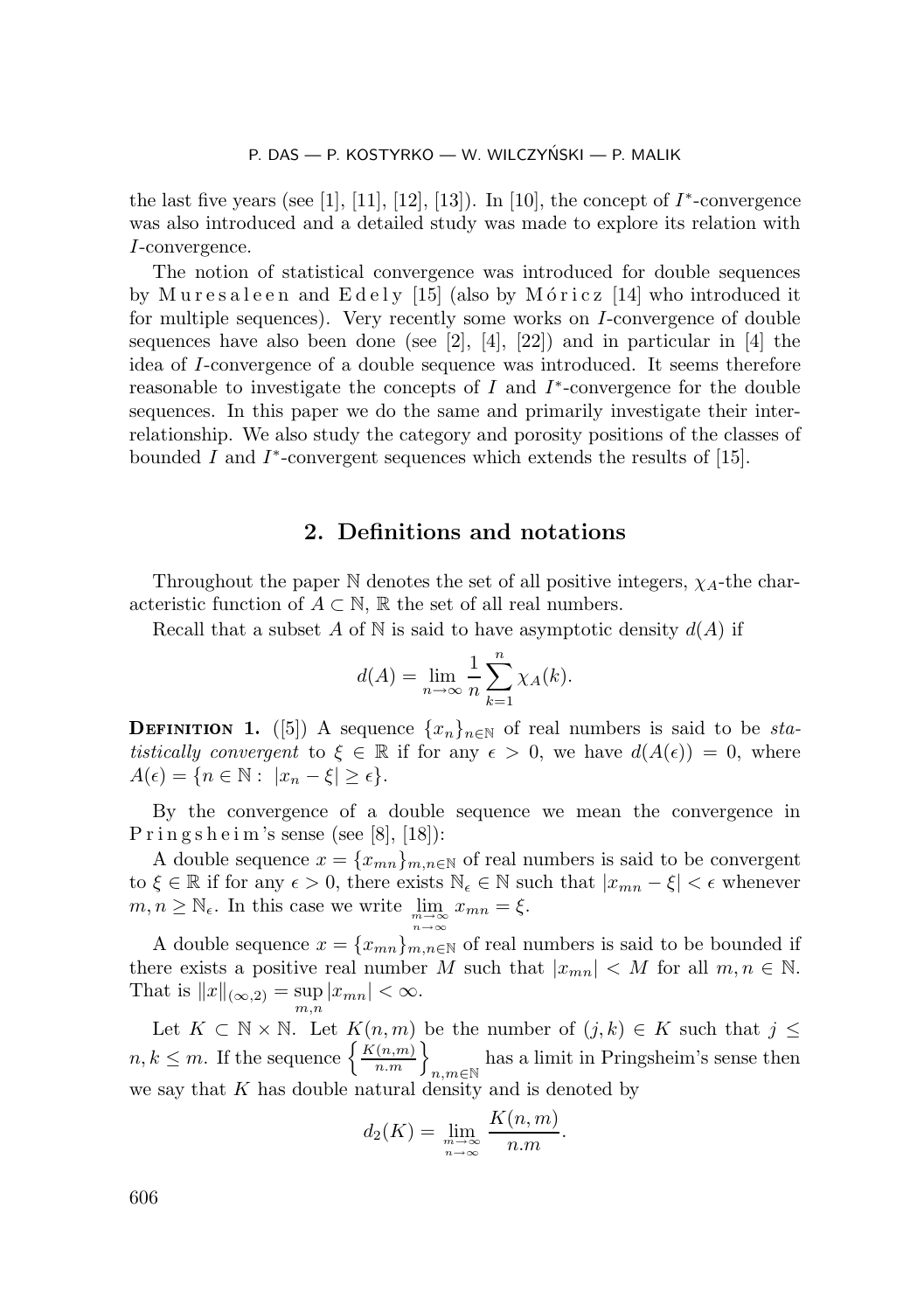**DEFINITION 2.** ([15]) A double sequence  $x = \{x_{mn}\}_{m,n\in\mathbb{N}}$  of real numbers is said to be *statistically convergent* to  $\xi \in \mathbb{R}$  if for any  $\epsilon > 0$ , we have  $d_2(A(\epsilon)) = 0$ , where  $A(\epsilon) = \{(m, n) \in \mathbb{N} \times \mathbb{N} : |x_{mn} - \xi| \geq \epsilon\}.$ 

A statistically convergent double sequence of elements of a metric space  $(X, \rho)$ is defined essentially in the same way  $(\rho(x_{mn}, \xi) \geq \epsilon \text{ instead of } |x_{mn} - \xi| \geq \epsilon).$ 

Next we recall the following definitions, where  $X$  represents an arbitrary set.

**DEFINITION 3.** Let  $X \neq \emptyset$ . A class I of subsets of X is said to be an ideal in X provided:

- $(i)$   $\emptyset \in I$ .
- (ii)  $A, B \in I$  implies  $A \cup B \in I$ .
- (iii)  $A \in I$ ,  $B \subset A$  implies  $B \in I$ .

I is called a *nontrivial ideal* if  $X \notin I$ .

**DEFINITION 4.** Let  $X \neq \emptyset$ . A non empty class F of subsets of X is said to be a *filter* in X provided:

- (i)  $\emptyset \notin F$ .
- (ii)  $A, B \in F$  implies  $A \cap B \in F$ .
- (iii)  $A \in F$ ,  $A \subset B$  implies  $B \in F$ .

If I is a nontrivial ideal in  $X, X \neq \emptyset$ , then the class

 $F(I) = \{M \subset X : (\exists A \in I)(M = X \setminus A)\}\$ 

is a filter on X, called the *filter associated with* I.

**DEFINITION 5.** A nontrivial ideal I in X is called *admissible* if  $\{x\} \in I$  for each  $x \in X$ .

Throughout the paper we take I as a nontrivial admissible ideal in  $\mathbb{N} \times \mathbb{N}$ .

**DEFINITION 6.** A nontrivial ideal I of  $N \times N$  is called *strongly admissible* if  $\{i\} \times \mathbb{N}$  and  $\mathbb{N} \times \{i\}$  belong to I for each  $i \in \mathbb{N}$ .

It is evident that a strongly admissible ideal is admissible also.

Let  $I_0 = \{ A \subset \mathbb{N} \times \mathbb{N} : (\exists m(A) \in \mathbb{N}) (i, j \ge m(A) \implies (i, j) \notin A) \}.$ 

Then  $I_0$  is a nontrivial strongly admissible ideal and clearly an ideal  $I$  is strongly admissible if and only if  $I_0 \subset I$ .

We now introduce the following definitions.

**DEFINITION 7.** (see also [4]) A double sequence  $x = \{x_{mn}\}_{m,n\in\mathbb{N}}$  of real numbers is said to *converge to*  $\xi \in \mathbb{R}$  *with respect to the ideal* I, if for every  $\epsilon > 0$  the set  $A(\epsilon) = \{(m,n) \in \mathbb{N} \times \mathbb{N} : |x_{mn} - \xi| \geq \epsilon\} \in I$ . In this case we say that x is *I*-convergent and we write  $I$ - $\lim_{\substack{m \to \infty \\ n \to \infty}}$  $x_{mn} = \xi.$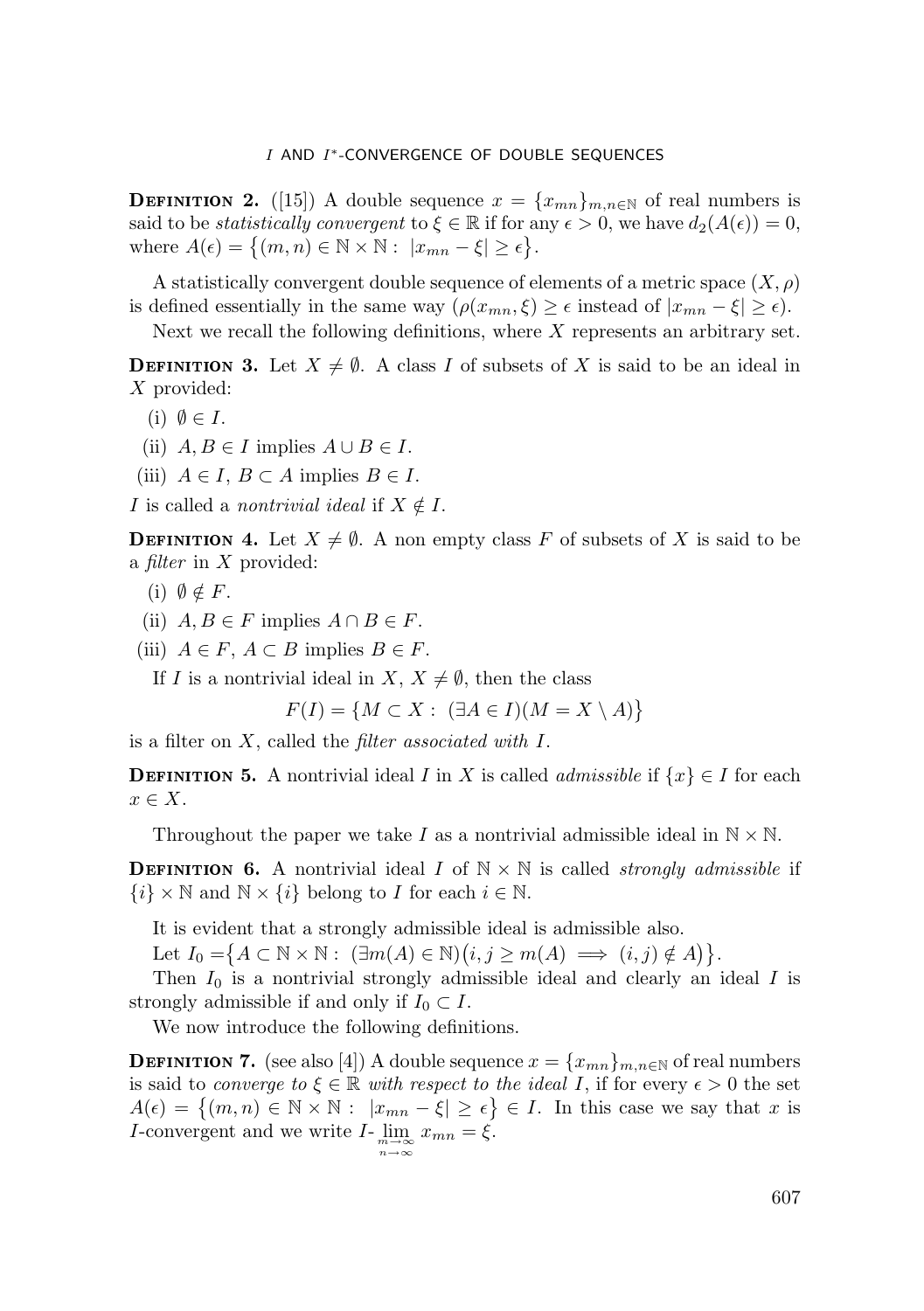**Remark 1.** Note that if I is the ideal  $I_0$  then I-convergence coincides with the usual convergence and if we take  $I_d = \{A \subset \mathbb{N} \times \mathbb{N} : d_2(A) = 0\}$  then  $I_d$ -convergence becomes statistical convergence.

I-convergent double sequences may be unbounded, for example, let I be the ideal  $I_0$  of  $\mathbb{N} \times \mathbb{N}$ . If we define  $\{x_{mn}\}_{m,n\in\mathbb{N}}$  by

$$
x_{mn} = n \quad \text{if} \quad m = 1,
$$
  

$$
= 2 \quad \text{if} \quad m \neq 1.
$$

Then  $\{x_{mn}\}_{m,n\in\mathbb{N}}$  is unbounded but *I*-convergent.

**DEFINITION 8.** A double sequence  $x = \{x_{mn}\}_{m,n\in\mathbb{N}}$  of real numbers is said to be  $I^*$ -convergent to  $\xi \in \mathbb{R}$  if and only if there exists a set  $M \in F(I)$  (i.e.  $\mathbb{N} \times \mathbb{N} \setminus M \in I$  such that  $\lim_{m \to \infty}$ *<sup>n</sup>*→∞ (*m,n*)∈*<sup>M</sup>*  $x_{mn} = \xi$  and we write  $I^*$ -  $\lim_{\substack{m \to \infty \\ n \to \infty}}$  $x_{mn} = \overline{\xi}.$ 

**Remark 2.** In principle I-convergence of single sequences and double sequences are the same. In fact any bijection between  $N \times N$  and N transforms double sequences into single sequences and also ideals of  $N \times N$  to ideals of N and by this transformation I-convergence and condition (AP) (defined later) are both preserved. This implies that we can sometimes use known facts of I-convergence of single sequences to prove results of double sequences. However in this paper we desist from that and give proofs in terms of double sequences only. Also it should be noted that some concepts like  $I^*$ -convergence is not preserved by the above mentioned transformation.

# **3.** *I* **and** *I*∗**-convergence in metric spaces**

In this section we consider the I and  $I^*$ -convergence of double sequences in the more general structure of a metric space  $(X, \rho)$  (say). Unless otherwise mentioned we shall denote the metric space  $(X, \rho)$  by X only.

**DEFINITION 9.** A double sequence  $x = \{x_{mn}\}_{m,n\in\mathbb{N}}$  of elements of X is said to be I-convergent to  $\xi \in X$  if and only if for every  $\epsilon > 0$  we have  $A(\epsilon) \in I$ , where  $A(\epsilon) = \{(m, n) \in \mathbb{N} \times \mathbb{N} : \rho(x_{mn}, \xi) \ge \epsilon\}$  and we write  $I$ - $\lim_{\substack{m \to \infty \\ n \to \infty}}$  $x_{mn} = \xi$ .

**DEFINITION 10.** A double sequence  $x = \{x_{mn}\}_{m,n\in\mathbb{N}}$  of elements of X is said to be I<sup>\*</sup>-convergent to  $\xi \in X$  if and only if there exists a set  $M \in F(I)$  (i.e.  $\mathbb{N} \times \mathbb{N} \setminus M \in I$  such that *<sup>n</sup>*→∞ (*m,n*)∈*<sup>M</sup>*  $x_{mn} = \xi$  and we write  $I^*$ -  $\lim_{\substack{m \to \infty \\ n \to \infty}}$  $x_{mn} = \overline{\xi}.$ 

**11** *Let* I *be a strongly admissible ideal. If*  $I^*$ - $\lim_{m \to \infty} x_{mn} = \xi$  *then n*→∞  $x_{mn} = \xi$ .

 $I$ - $\lim_{\substack{m \to \infty \\ n \to \infty}}$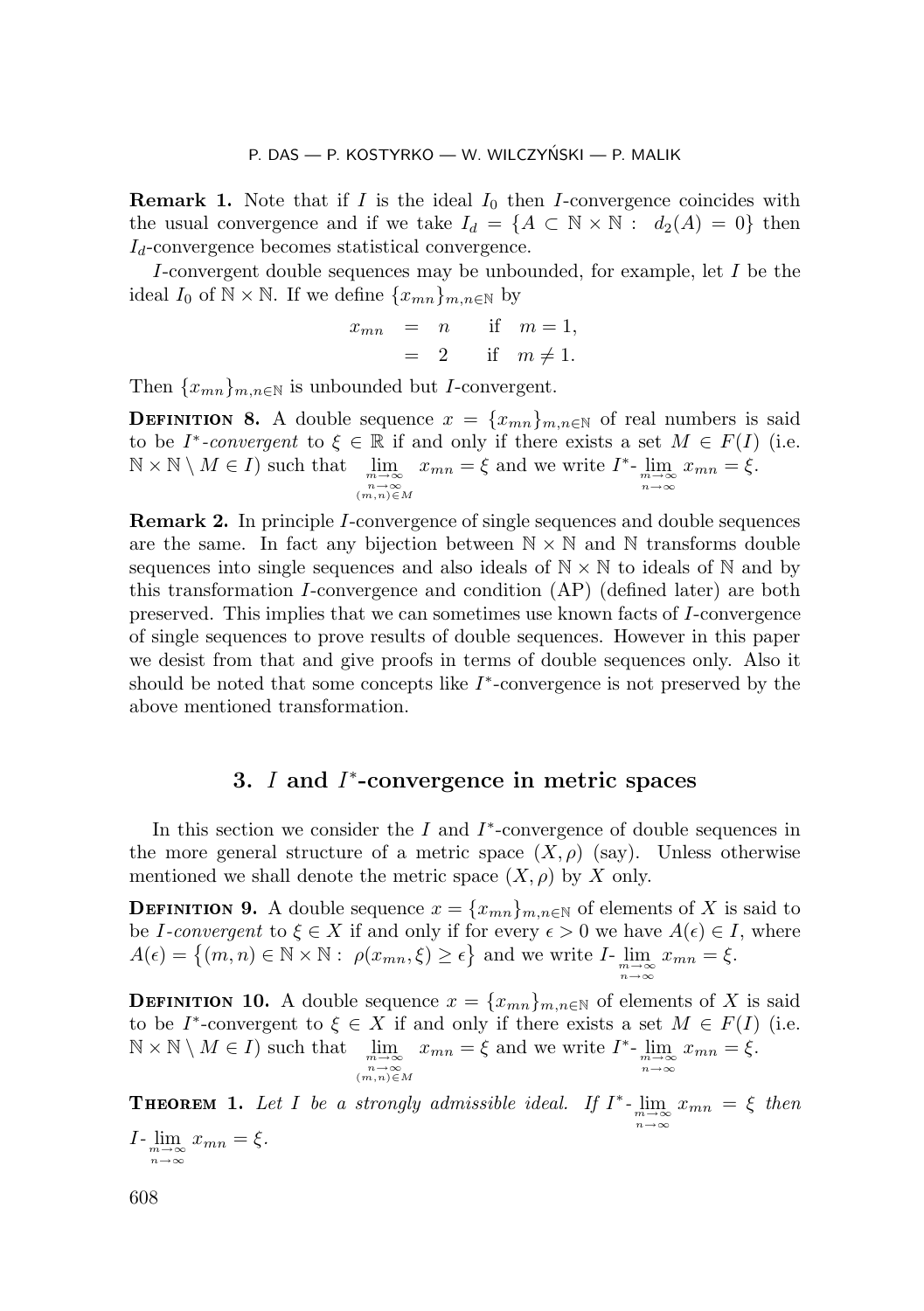P r o o f. Since  $I^*$ -  $\lim_{m \to \infty} x_{mn} = \xi$ , so there exists a set  $M \in F(I)$  (i.e.  $N \times N \setminus M =$ *n*→∞  $H \in I$  such that

$$
\lim_{\substack{m \to \infty \\ n \to \infty \\ (m,n) \in M}} x_{mn} = \xi.
$$
\n(1)

Let  $\epsilon > 0$ . Then by (1) there exists  $k_0 \in \mathbb{N}$  such that  $\rho(x_{mn}, \xi) < \epsilon$  for all m, n such that  $(m, n) \in M$  and  $m, n \geq k_0$ . Then

$$
A(\epsilon) = \{(m, n) \in \mathbb{N} \times \mathbb{N} : \rho(x_{mn}, \xi) \ge \epsilon\}
$$
  

$$
\subset H \cup (M \cap ((\{1, 2, \ldots, (k_0 - 1)\} \times \mathbb{N}) \cup (\mathbb{N} \times \{1, 2, \ldots, (k_0 - 1)\}))).
$$

Now since  $H \cup (M \cap ((\{1, 2, ..., (k_0 - 1)\} \times \mathbb{N}) \cup (\mathbb{N} \times \{1, 2, ..., (k_0 - 1)\})) ) \in I$ , so  $A(\epsilon) \in I$ . Therefore  $I$ - $\lim_{\substack{m \to \infty \\ n \to \infty}}$  $x_{mn} = \xi$ .

The converse of the above theorem depends essentially on the structure of the metric space  $(X, \rho)$ .

**THEOREM 2.** Let  $(X, \rho)$  be a metric space.

- (i) *If* X *has no accumulation point, then* I *and* I∗*-convergence coincide for each strongly admissible ideal* I*.*
- (ii) *If* X *has an accumulation point* ξ*, then there exists a strongly admissible ideal I* and a double sequence  $\{y_{mn}\}_{m,n\in\mathbb{N}}$  for which  $I$ - $\lim_{\substack{m\to\infty\\n\to\infty}}$  $y_{mn} = \xi$  *but*

$$
I^* \text{-} \lim_{\substack{m \to \infty \\ n \to \infty}} y_{mn} \text{ does not exist.}
$$

P r o o f.

(i) Let  $\xi \in X$  and *I*- $\lim_{m \to \infty} x_{mn} = \xi$ . Then by virtue of Theorem 1, it is sufficient to prove that  $I^*$ - $\lim_{m \to \infty}$ <br>*n*→∞  $x_{mn} = \xi$ . Since X has no accumulation point, so there exists  $\delta > 0$  such that

$$
B(\xi, \delta) = \{ x \in X : \ \rho(x, \xi) < \delta \} = \{ \xi \}.
$$

Since  $I$ -  $\lim_{\substack{m \to \infty \\ n \to \infty}}$  $x_{mn} = \xi$ , so  $\{(m, n) : \rho(x_{mn}, \xi) \ge \delta\} \in I$ . This gives

$$
\{(m, n): \ \rho(x_{mn}, \xi) < \delta\} = \{(m, n): \ x_{mn} = \xi\} \in F(I).
$$

So  $I^*$ -  $\lim_{\substack{m \to \infty \\ n \to \infty}}$  $x_{mn} = \xi$ .

(ii) Since  $\xi$  is an accumulation point of X, so there exists a sequence  $\{z_j\}_{j\in\mathbb{N}}$ of distinct points all different from  $\xi$  in X which is convergent to  $\xi$  such that the sequence  $\{\rho(z_j,\xi)\}_{j\in\mathbb{N}}$  is decreasing to 0. Let  $\{E_j\}_{j\in\mathbb{N}}$  be a decomposition of N onto infinite sets and put  $\Delta_j = \{(m,n) : \min\{m,n\} \in E_j\}.$ Then  $\{\Delta_j\}_{j\in\mathbb{N}}$  is a decomposition of  $\mathbb{N}\times\mathbb{N}$  and the ideal  $I = \{A \subset \mathbb{N}\times\mathbb{N} : A$  is included in a finite union of  $\Delta_j$ 's} is a strongly admissible ideal. Put A is included in a finite union of  $\Delta_i$ 's} is a strongly admissible ideal.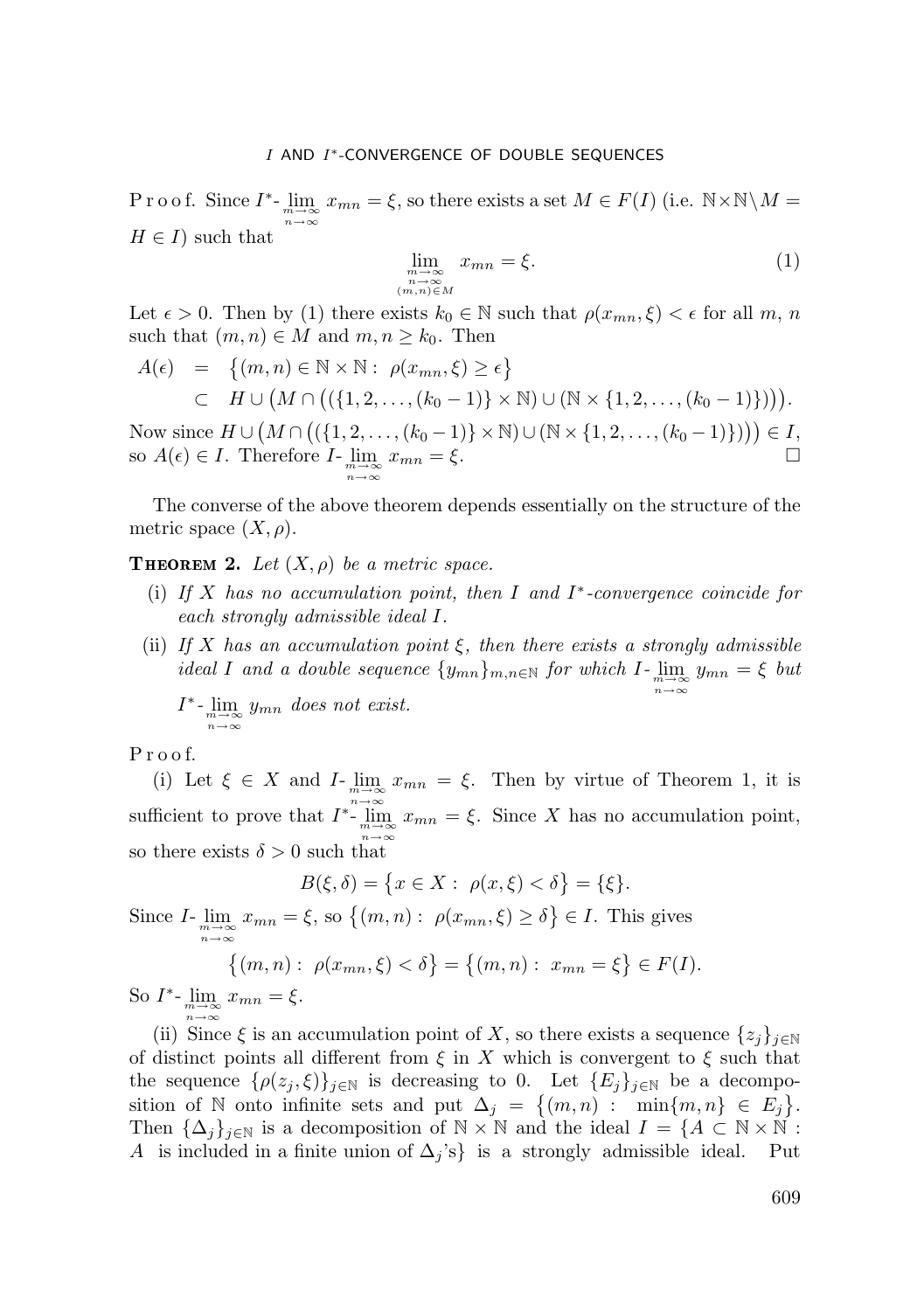$x_{mn} = z_j$  if and only if  $(m, n) \in \Delta_j$ . Put  $\epsilon_n = \rho(z_n, \xi)$  for  $n \in \mathbb{N}$ . Let  $\eta > 0$  be given. Choose  $\gamma \in \mathbb{N}$  such that  $\epsilon_{\gamma} < \eta$ . Then  $A(\eta) = \{(m, n) : \rho(x_{mn}, \xi) \geq \eta\}$  $\subset \Delta_1 \cup \Delta_2 \cdots \cup \Delta_{\gamma}$ . Hence  $A(\eta) \in I$  and  $I$ - $\lim_{m \to \infty} x_{mn} = \xi$ .

Now suppose that  $I^*$ - $\lim_{m \to \infty} x_{mn} = \xi$ . Then there exists  $H \in I$  such that for *n*→∞  $M = \mathbb{N} \times \mathbb{N} \backslash H$  we have  $\binom{n\to\infty}{m,n}$ ∈*M*  $x_{mn} = \xi$ . By definition of the ideal I, there exists  $l \in \mathbb{N}$  such that  $H \subset \Delta_1 \cup \Delta_2 \cdots \cup \Delta_l$ . But then  $\Delta_{l+1} \subset \mathbb{N} \setminus H = M$ . Then from the construction of  $\Delta_{l+1}$  it follows that for any  $n_0 \in \mathbb{N}$ ,  $\rho(x_{mn}, \xi) = \epsilon_{l+1} > 0$  hold for infinitely many  $(m, n)$ 's with  $(m, n) \in M$  and  $m, n \geq n_0$ . This contradicts that  $\lim_{\substack{m\to\infty\\n\to\infty}} x_{mn} = \xi$ . Also the assumption  $I^*$ -  $\lim_{\substack{m\to\infty\\n\to\infty}}$  $\lim_{m\to\infty}$ <br>  $\lim_{n\to\infty}$ <br>  $(m,n) \in M$  $x_{mn} = p$  for  $p \neq \xi$  leads to the contradiction.

# **4. Condition (AP2)**

In [10] it was proved that I and  $I^*$ -convergence of ordinary sequences of real numbers (so also of elements of a metric space possessing at least one accumulation point) are equivalent if and only if the ideal  $I \subset 2^N$  satisfies the following condition (AP):

(AP) An admissible ideal  $I \subset 2^{\mathbb{N}}$  satisfies the condition (AP) if for every countable family of mutually disjoint sets  $\{A_n\}_{n\in\mathbb{N}}$  belonging to I, there exists a countable family of sets  ${B_n}_{n \in \mathbb{N}}$  such that  $A_n \Delta B_n$  is a finite set for  $n \in \mathbb{N}$  and  $B = \bigcup_{n=1}^{\infty}$  $n=1$  $B_n \in I$ .

If  $I \subset 2^{N \times N}$  is an admissible ideal fulfilling the condition (AP) (the definition of (AP) for ideals of subsets of  $N \times N$  is in practice the same as above) then as in [10, Theorem 3.2] we can easily prove that for any double sequence  ${x_{mn}}_{m,n\in\mathbb{N}}$  in X,  $I$ -  $\lim_{m\to\infty}x_{mn} = \xi$  implies  $I^*$ -  $\lim_{m\to\infty}x_{mn} = \xi$ . However unlike single sequences, the condition (AP) is not necessary for the equivalence of I and  $n \rightarrow \infty$  $I^*$ -convergence of double sequences. For example consider the ideal  $I_0$  (which corresponds to the Pringsheim's convergence). Obviously for the ideal  $I_0$ ,  $I_0$  and  $I_0^*$ -convergence are equivalent. But note that the sets  $B_i = \{i\} \times \mathbb{N}$  belong to  $I_0$ and they form a decomposition of  $\mathbb{N} \times \mathbb{N}$ . If we omit from  $\mathbb{N} \times \mathbb{N}$  only finitely many elements of each  $B_i$  (or some  $B_i$ 's), the resulting set does not belong to  $I_0$ . This shows that the ideal  $I_0$  does not have the property  $(AP)$  (we shall prove the same for the ideal  $I_d$  also, later in this section).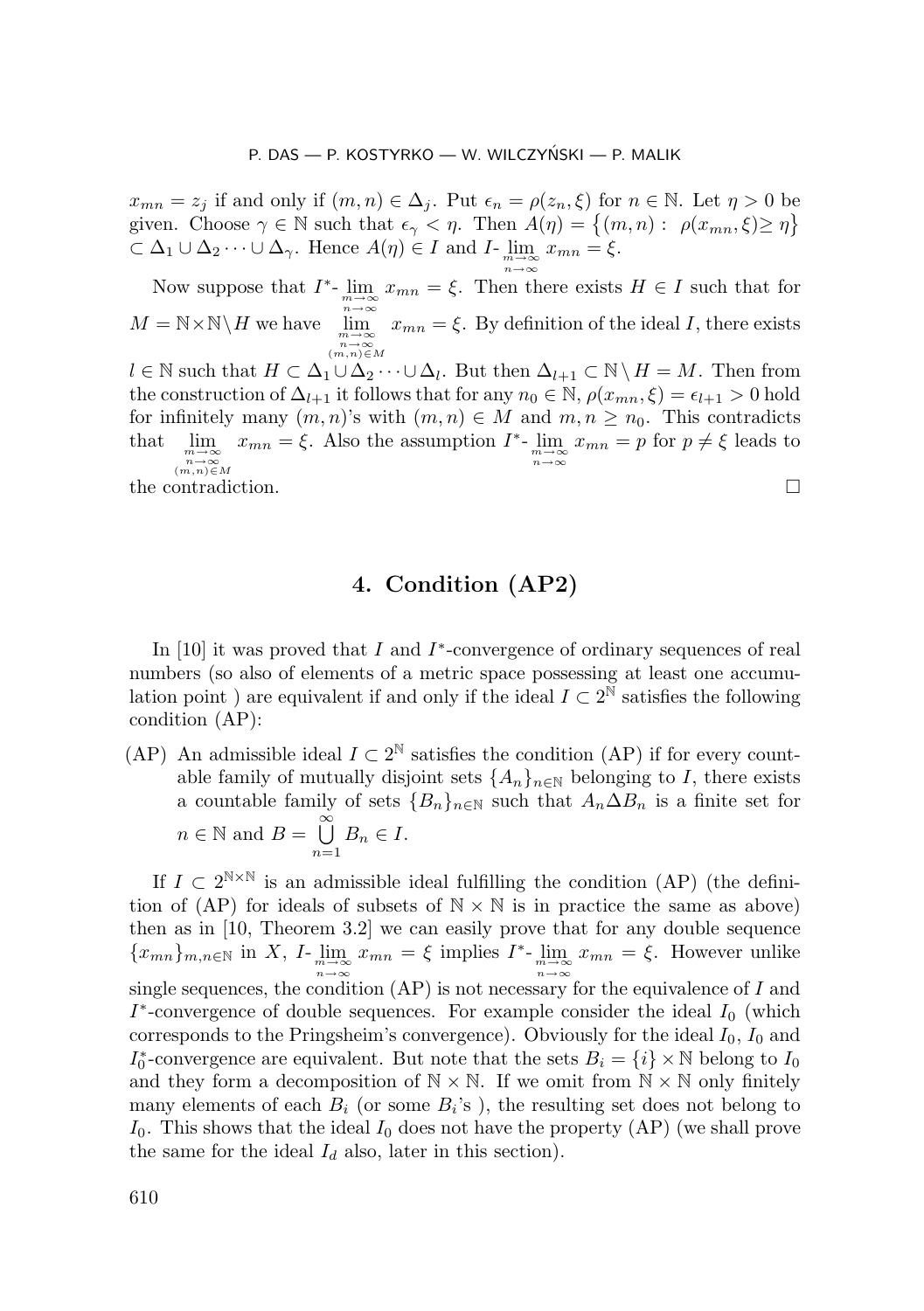From above we can come to the conclusion that the situation is different for double sequences and we now introduce the following condition:

(AP2) We say that an admissible ideal  $I \subset 2^{N \times N}$  satisfies the condition (AP2) if for every countable family of mutually disjoint sets  $\{A_1, A_2, \ldots\}$  belonging to I, there exists a countable family of sets  $\{B_1, B_2, \dots\}$  such that  $A_i \Delta B_i \in I_0$  i.e.  $A_i \Delta B_i$  is included in the finite union of rows and columns in  $\mathbb{N} \times \mathbb{N}$  for each  $j \in \mathbb{N}$  and  $B = \bigcup_{i=1}^{\infty} B_i$  $j=1$  $B_j \in I$  (hence  $B_j \in I$  for each  $j \in \mathbb{N}$ ).

**THEOREM 3.** If I is an admissible ideal of  $\mathbb{N} \times \mathbb{N}$  having the property (AP2) *and*  $(X, \rho)$  *is an arbitrary metric space, then for an arbitrary double sequence*  ${x_{mn}}_{m,n\in\mathbb{N}}$  *of elements of* X, I *-*  $\lim_{\substack{m\to\infty\\n\to\infty}} x_{mn} = \xi$  *implies* I<sup>\*</sup> -  $\lim_{\substack{m\to\infty\\n\to\infty}}$  $x_{mn} = \xi$ .

P r o o f. Let I satisfy (AP2). Let  $I$ -  $\lim_{\substack{m \to \infty \\ n \to \infty}}$  $x_{mn} = \xi$ . Then for any  $\epsilon > 0$ ,  $A(\epsilon) =$  $\{(m, n) \in \mathbb{N} \times \mathbb{N} : \rho(x_{mn}, \xi) \geq \epsilon\} \in I.$ 

Put  $A_1 = \{(m, n) \in \mathbb{N} \times \mathbb{N} : \rho(x_{mn}, \xi) \ge 1\}$  and  $A_k = \{(m, n) \in \mathbb{N} \times \mathbb{N} : \xi \in \mathbb{N} \times \mathbb{N}\}$  $\frac{1}{k} \le \rho(x_{mn}, \xi) < \frac{1}{k-1}$  for  $k \ge 2$ . Obviously  $A_i \cap A_j = \emptyset$  for  $i \ne j$  and  $A_i \in I$ for each  $i \in \mathbb{N}$ . By virtue of (AP2) there exists a sequence  ${B_k}_{k \in \mathbb{N}}$  of sets such that  $A_j \Delta B_j$  is included in finite union of rows and columns in  $\mathbb{N} \times \mathbb{N}$  for each j and  $B = \bigcup^{\infty}$  $j=1$  $B_j \in I$ .

We shall prove that for  $M = \mathbb{N} \times \mathbb{N} \setminus B$  we have  $\lim_{m \to \infty}$ *<sup>n</sup>*→∞ (*m,n*)∈*<sup>M</sup>*  $x_{mn} = \xi$ .

Let  $\eta > 0$  be given. Choose  $k \in \mathbb{N}$  such that  $\frac{1}{k} < \eta$ . Then  $\{(m, n) :$  $\rho(x_{mn}, \xi) \geq \eta$ }  $\subset \cup$ k  $j=1$  $A_j$ . Since  $A_j \Delta B_j$ ,  $j = 1, 2, ..., k$ , are included in finite union of rows and columns, there exists  $n_0 \in \mathbb{N}$  such that

$$
\left(\bigcup_{j=1}^{k} B_j\right) \cap \left\{(m, n) : m \ge n_0 \land n \ge n_0\right\}
$$

$$
= \left(\bigcup_{j=1}^{k} A_j\right) \cap \left\{(m, n) : m \ge n_0 \land n \ge n_0\right\}
$$

If  $m, n \geq n_0$  and  $(m, n) \notin B$  then  $(m, n) \notin \bigcup_{k=1}^{k}$  $j=1$  $B_j$  and so  $(m, n) \notin \bigcup^k$  $j=1$  $A_j$ . This implies that  $\rho(x_{mn}, \xi) < \frac{1}{k} < \eta$ . This completes the proof of the theorem.  $\Box$ 

For the converse we have the following theorem.

.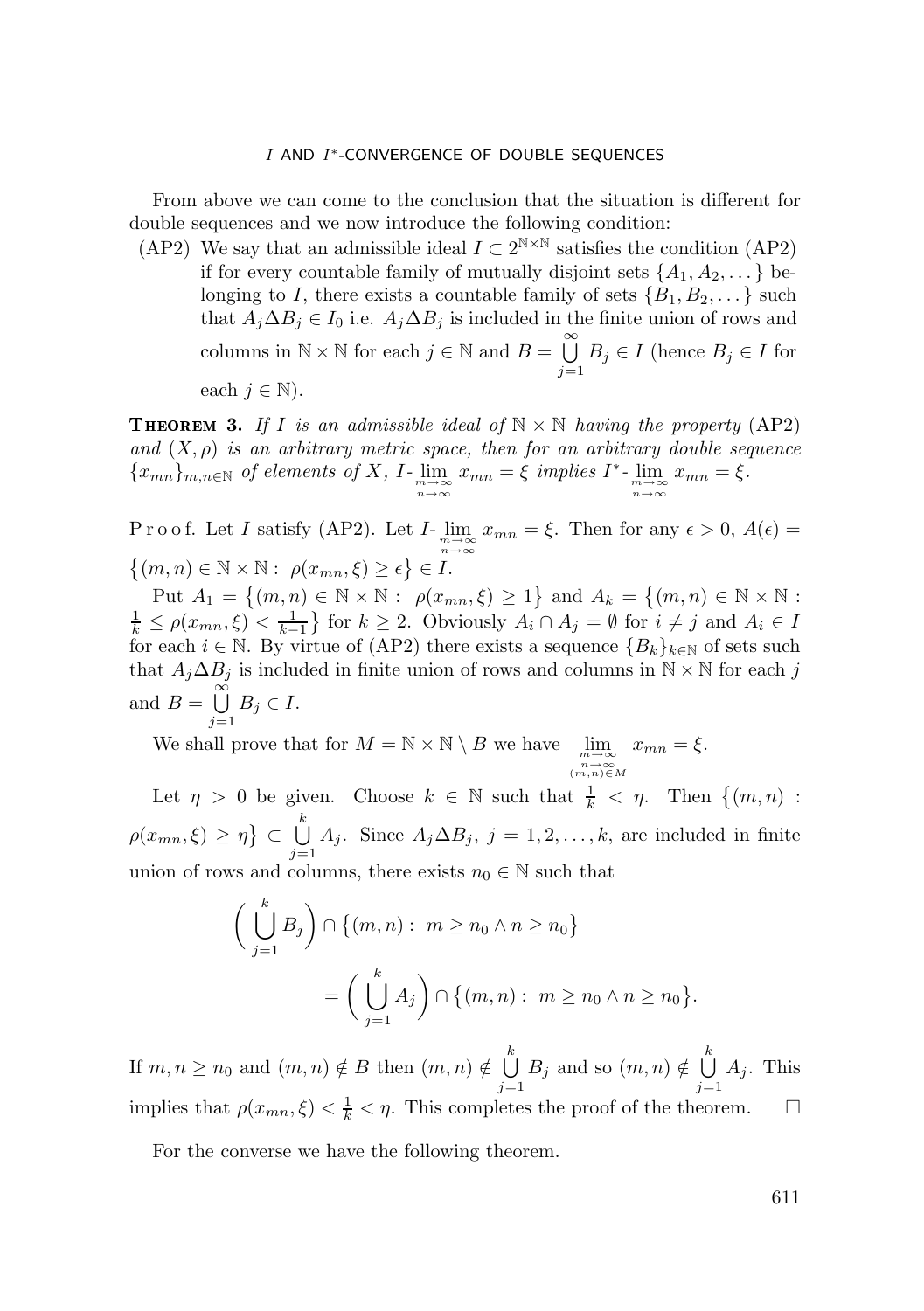**THEOREM 4.** If  $(X, \rho)$  has at least one accumulation point and for any ar*bitrary double sequence*  $\{x_{mn}\}_{m,n\in\mathbb{N}}$  *of elements of* X *and for each*  $\xi \in X$ *,*  $I$ - $\lim_{\substack{m \to \infty \\ n \to \infty}} x_{mn} = \xi$  *implies*  $I^*$ - $\lim_{\substack{m \to \infty \\ n \to \infty}}$  $x_{mn} = \xi$ , then I has the property (AP2).

P r o o f. Suppose  $\xi \in X$  is an accumulation point of X. There exists a sequence  ${z_k}_{k \in \mathbb{N}}$  of distinct elements of X such that  $z_k \neq \xi$  for any  $k, \xi = \lim_{k \to \infty} z_k$ and the sequence  $\{\rho(z_k,\xi)\}_{k\in\mathbb{N}}$  is a decreasing sequence converging to zero. Put  $\epsilon_k = \rho(z_k, \xi)$  for  $k \in \mathbb{N}$ . Let  $\{A_j\}_{j \in \mathbb{N}}$  be a disjoint family of nonempty sets from I. Define a sequence  $\{x_{mn}\}_{m,n\in\mathbb{N}}$  in the following way:  $x_{mn} = z_j i f(m,n) \in A_j$ and  $x_{mn} = \xi$  if  $(m, n) \notin A_j$  for any j.

Let  $\eta > 0$ . Choose  $k \in \mathbb{N}$  such that  $\epsilon_k < \eta$ . Then  $A(\eta) = \{(m, n) :$  $\rho(x_{mn}, \xi) \ge \eta$   $\subset A_1 \cup A_2 \cdots \cup A_k$ . Hence  $A(\eta) \in I$  and so  $I$ - $\lim_{m \to \infty} x_{mn} = \xi$ . By virtue of our assumption, we then have  $I^*$ -  $\lim_{m \to \infty} x_{mn} = \xi$ . So there exists a set *n*→∞  $B \in I$  such that  $M = \mathbb{N} \times \mathbb{N} \setminus B \in F(I)$  and

$$
\lim_{\substack{m \to \infty \\ n, n \in M}} x_{mn} = \xi.
$$
\n(2)

Put  $B_j = A_j \cap B$  for  $j \in \mathbb{N}$ . Then  $B_j \in I$  for each  $j \in \mathbb{N}$ . Moreover  $\bigcup_{j=1}^{\infty} B_j = I_j$  $j=1$  $B \cap \overset{\infty}{\bigcup}$  $j=1$  $A_j \subset B$  and so  $\bigcup^{\infty}$  $j=1$  $B_j \in I$ . Fix  $j \in \mathbb{N}$ . If  $A_j \cap M$  is not included in the finite union of rows and columns in  $N \times N$ , then M must contain an infinite sequence of elements  $\{(m_k, n_k)\}\$  where both  $m_k, n_k \to \infty$  and  $x_{m_k, n_k} = z_j \neq \xi$ for all  $k \in \mathbb{N}$  which contradicts (2). Hence  $A_j \cap M$  must be contained in the finite union of rows and columns in N ×N. Hence  $A_i \Delta B_i = A_i \Bra{B_i = A_j \cap M$ is also included in the finite union of rows and columns. This proves that the ideal I has the property (AP2).

The next question which comes naturally is what is the relation between the conditions (AP) and (AP2). Obviously (AP) implies (AP2). But the converse is not true as we have already seen that the ideal  $I_0$  does not satisfy  $(AP)$  though it has the property (AP2) (in view of Theorem 4). Thus (AP) is essentially stronger than (AP2) when considered for double sequences. Below we take another very important ideal  $I_d = \{K \subset \mathbb{N} \times \mathbb{N} : d_2(K) = 0\}$  and show that  $I_d$  fulfills (AP2) but not (AP).

By virtue of Theorem 3 and 4 it is sufficient to prove that  $I_d$ -convergence implies  $I_d^*$ -convergence. The method of proof is similar to that of [6], but we present it for the sake of completeness (the equivalence of  $I_d$ -convergence and  $I_d^*$ -convergence for multiple sequences was also proved in [14]).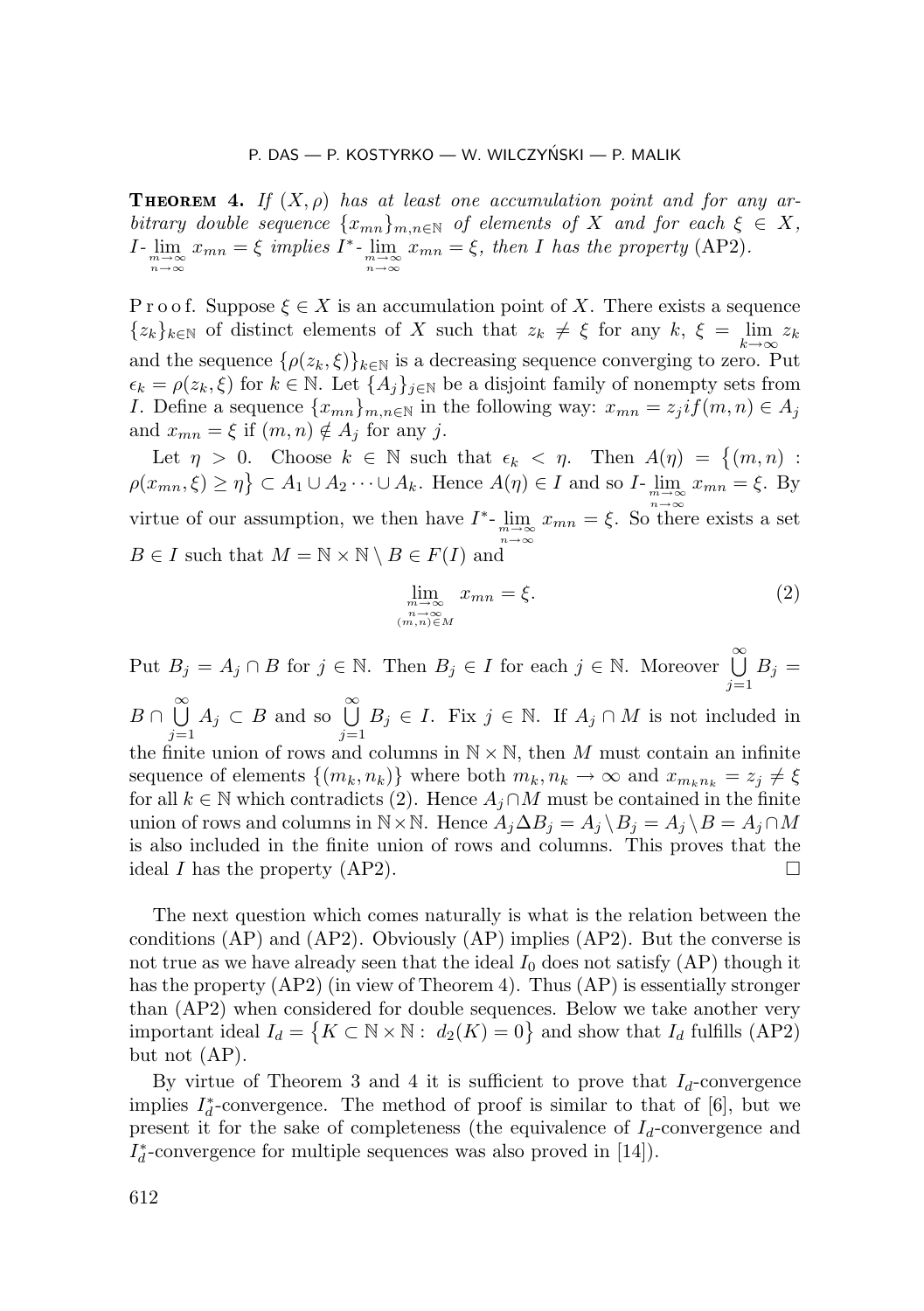**THEOREM 5.**  $I_d$ -convergence of a double sequence implies  $I_d^*$ -convergence.

P r o o f. Since the proof is practically the same for double sequences of real numbers and double sequences of elements of a metric space, we shall deal with real numbers.

Let  $\{x_{mn}\}_{m,n\in\mathbb{N}}$  be a double sequence  $I_d$ -convergent to  $\xi \in \mathbb{R}$ . Put  $A_1 = \{(m, n) : |x_{mn} - \xi| \ge 1\}$  and  $A_k = \{(m, n) : \frac{1}{k} \le |x_{mn} - \xi| < \frac{1}{k-1}\}$ . From the assumption it follows that  $d_2(A_k) = 0$  for each  $k \in \mathbb{N}$ .

Observe that also  $d_2\left(\begin{array}{c}p\end{array}\right)$  $k=1$  $A_k$ ) = 0 for  $p \in \mathbb{N}$ . For  $p \in \mathbb{N}$ , let  $T_p$  be a natural number such that

$$
\frac{1}{m.n} \operatorname{card} \left\{ (j,k) : j \le m \land k \le n \land (j,k) \in \bigcup_{i=1}^p A_i \right\} < \frac{1}{p}
$$

for  $n \geq T_p$  and  $m \geq T_p$ . We can obviously assume that the sequence  $\{T_p\}_{p \in \mathbb{N}}$  is increasing.

Let 
$$
C_p = \{(j,k) : T_p \le \min\{j,k\} < T_{p+1}\}\
$$
,  $D_p = C_p \cap \bigcup_{i=1}^p A_i$  for  $p \in \mathbb{N}$  and  
\n
$$
D = \bigcup_{p=1}^{\infty} D_p.
$$
 We shall show that  $d_2(D) = 0$ . Indeed, if  $\eta > 0$  and  $p \in \mathbb{N}$  is such that  $\frac{1}{p} < \eta$ , then for  $(m, n) \in C_p$  we have

$$
(\{1,2,\ldots,m\}\times\{1,2,\ldots,n\})\cap D\subset (\{1,2,\ldots,m\}\times\{1,2,\ldots,n\})\cap \bigcup_{i=1}^p A_i,
$$

so  $\frac{1}{m \cdot n} \operatorname{card}\{(j, k) : j \leq m \wedge k \leq n \wedge (j, k) \in D\} < \frac{1}{p}$  for such *n* and *m*. Hence  $d_2(D) = 0.$ 

Simultaneously for  $n \geq T_p$ ,  $m \geq T_p$ ,  $(m, n) \notin D$  we have  $|x_{mn} - \xi| < \frac{1}{p}$ , so  ${x_{mn}}_{m,n\in\mathbb{N}} I_d^*$ -converges to  $\xi$ . Hence the ideal  $I_d$  has the property  $(AP2)$ .

Now we shall show that  $I_d$  does not fulfill (AP).

First, let  ${E_p}_{p \in \mathbb{N}}$  be a sequence of subsets of N of density zero such that 。<br>U  $\sum_{p=1}^{\infty}$  $E_p = N$ .

Put  $A_p = E_p \times \mathbb{N}$  for  $p \in \mathbb{N}$ . Then it is easy to see that  $d_2(A_p) = 0$  for  $p \in \mathbb{N}$ . Let  ${B_p}_{p \in \mathbb{N}}$  be an arbitrary sequence of subsets of  $\mathbb{N} \times \mathbb{N}$  such that card $(A_p \Delta B_p) < \aleph_0$ . Then there exists a sequence of finite sets  $\{F_p\}_{p \in \mathbb{N}}$  such that  $B_p \supset A_p \backslash F_p$ . We shall show that  $d_2 \begin{pmatrix} \infty \\ \infty \end{pmatrix}$  $\sum_{p=1}^{\infty}$  $(B_p) \neq 0$  (actually  $\overline{d_2}$   $\begin{pmatrix} \infty \\ \infty \end{pmatrix}$  $\sum_{p=1}^{\infty}$  $(A_p \backslash F_p)\big) =$  $\overline{d_2}$ ( $\stackrel{\infty}{\bigcup}$  $\sum_{p=1}^{\infty}$  $B_p$  = 1).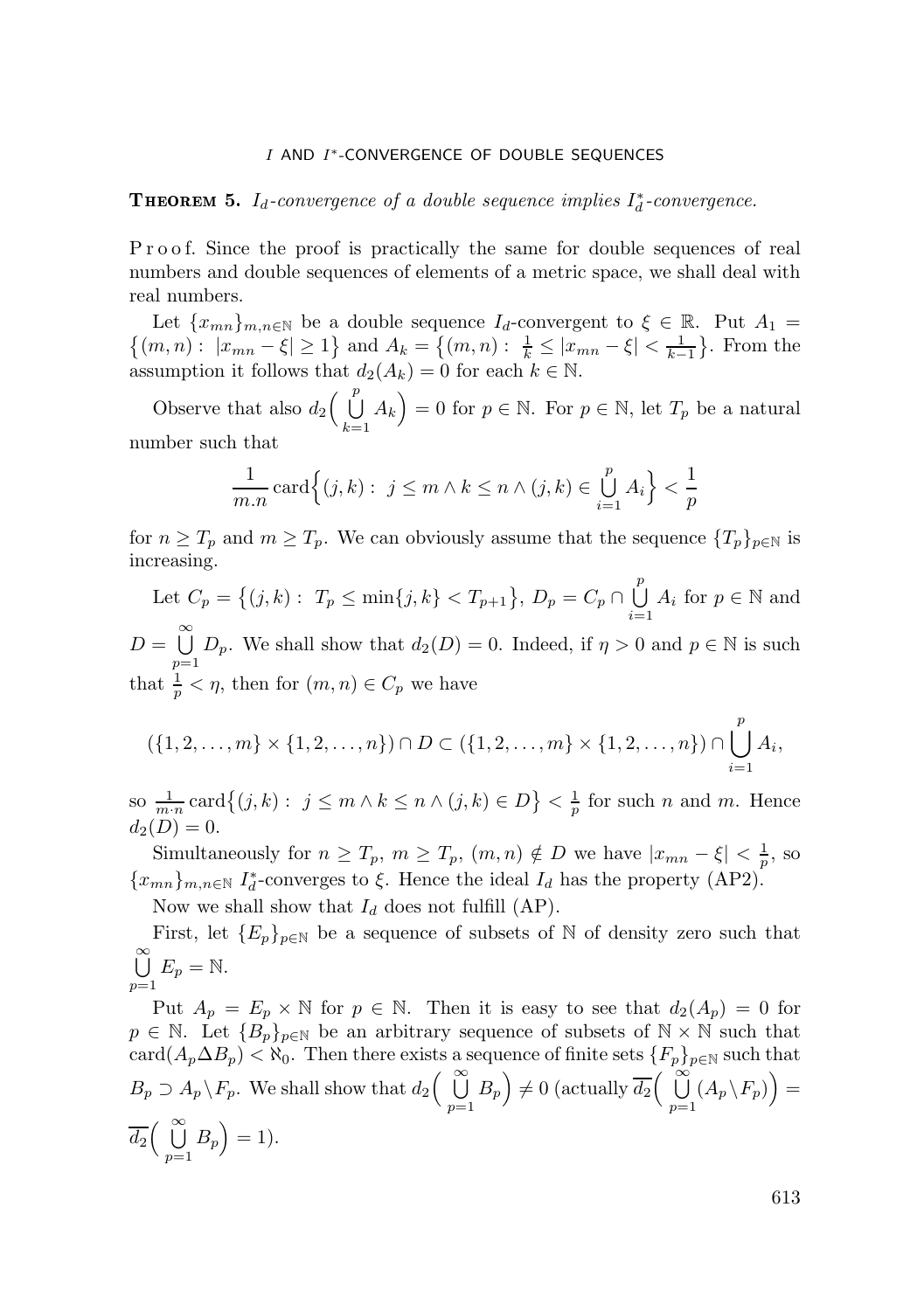Let m be an arbitrary natural number. We shall show that for each  $\eta > 0$  there exists  $n \in \mathbb{N}$  such that  $n \geq m$  and  $\frac{1}{m \cdot n} \operatorname{card} \left\{ (j, k) : j \leq m \wedge k \leq n \wedge (j, k) \in \mathbb{N} \right\}$ 。<br>U  $\sum_{p=1}$  $(A_p \setminus F_p) > 1 - \eta.$ 

For this we first choose  $p_0 \in \mathbb{N}$  such that  $\bigcup^{p_0}$  $i=1$  $E_i \supset \{1, 2, ..., m\}, \text{ since }$  ∞  $\sum_{p=1}$  $E_i = \mathbb{N}$ . So  $\bigcup^{p_0}$  $i=1$  $A_i \supset \{1, 2, \ldots, m\} \times \mathbb{N}.$  $\overline{p}_0$ 

Hence U  $i=1$  $(A_i \setminus F_i) \supset (\{1, 2, ..., m\} \times \mathbb{N}) \setminus F$ , where F is a finite set. So for each  $n \in \mathbb{N}$  we have

$$
(\{1, 2, \ldots, m\} \times \{1, 2, \ldots, n\}) \cap \bigcup_{i=1}^{\infty} (A_i \setminus F_i)
$$
  

$$
\supset (\{1, 2, \ldots, m\} \times \{1, 2, \ldots, n\}) \cap \bigcup_{i=1}^{p_0} (A_i \setminus F_i)
$$
  

$$
\supset (\{1, 2, \ldots, m\} \times \{1, 2, \ldots, n\}) \setminus F
$$

(where F does not depend on n) and for sufficiently big  $n \in \mathbb{N}$  (when  $n \geq m$ also) we have the inequality

$$
\frac{1}{m \cdot n} \operatorname{card} \left( \left( \{1, 2, \dots, m\} \times \{1, 2, \dots, n\} \right) \cap \bigcup_{i=1}^{\infty} (A_i \setminus F_i) \right) > 1 - \eta.
$$

This shows that  $\overline{d_2}$   $\begin{pmatrix} \infty \\ \cup \end{pmatrix}$  $\sum_{p=1}^{\infty}$  $B_p$  = 1 and so  $\bigcup^{\infty}$  $\sum_{p=1}^{\infty}$  $B_p \notin I_d$  which implies that  $I_d$  does not fulfill  $(AP)$ .

### **5. Category and porosity studies**

Let I be an admissible ideal of  $\mathbb{N} \times \mathbb{N}$  and  $m_{0_2}$  be the set of real I-convergent double sequences. Then  $m_{0_2} \subset w_2$ , where  $w_2$  is the set of all real double sequences.

We now give some properties of  $m_{0_2}$ .

### THEOREM 6.

- (a) Let I be a strongly admissible ideal. If  $\lim_{\substack{m \to \infty \\ n \to \infty}} x_{mn} = \xi$ , then I<sub>-</sub> $\lim_{\substack{m \to \infty \\ n \to \infty}}$  $x_{mn} = \xi$ *;*
- (b) *Let* I *be an admissible ideal.*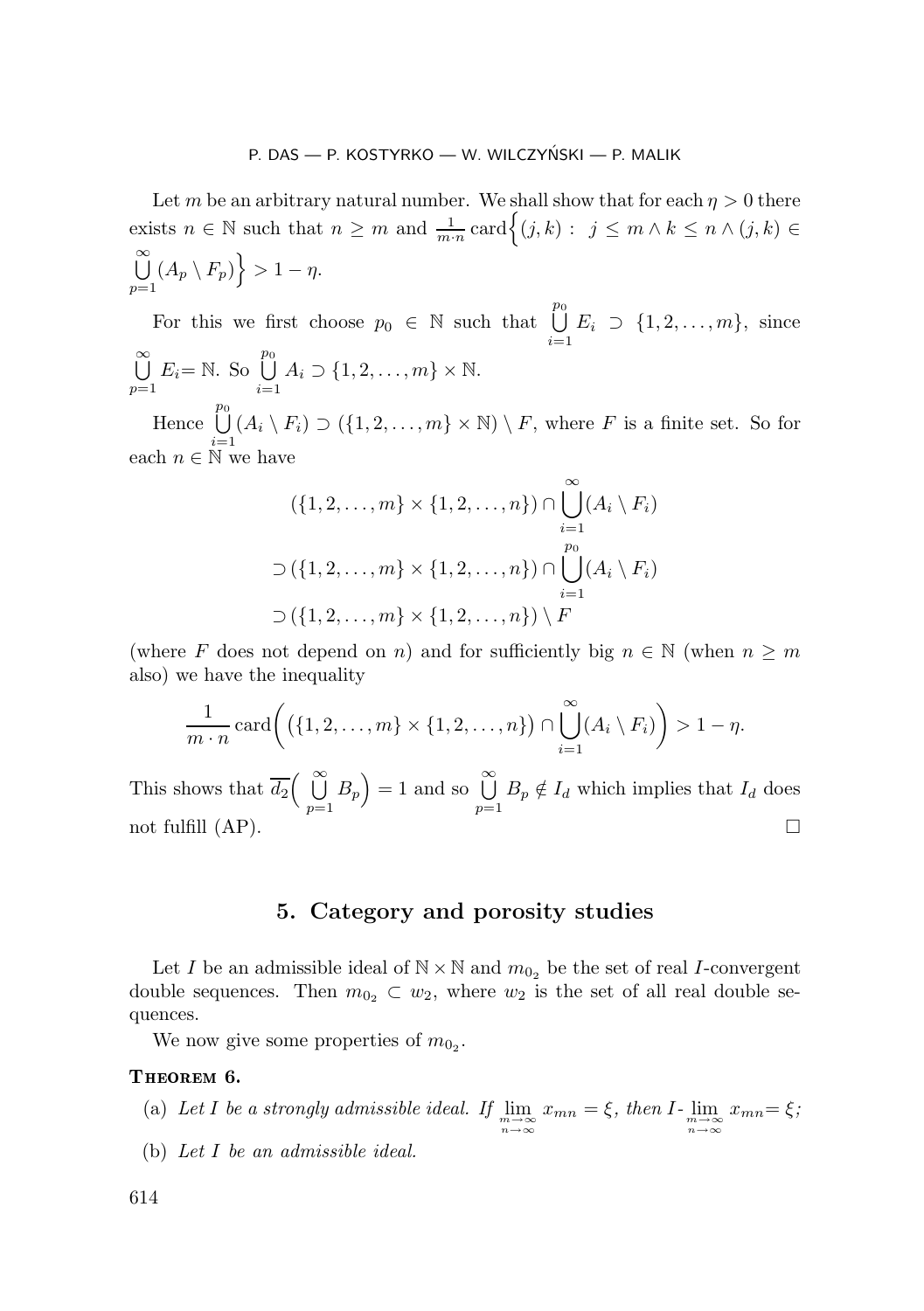(i) If 
$$
I
$$
-  $\lim_{m \to \infty}$   $x_{mn} = \xi$ ,  $I$ -  $\lim_{m \to \infty}$   $y_{mn} = \eta$ , then  $I$ -  $\lim_{m \to \infty}$   $(x_{mn} + y_{mn}) = \xi + \eta$ ;  
\n(ii) If  $I$ -  $\lim_{m \to \infty}$   $x_{mn} = \xi$ ,  $I$ -  $\lim_{m \to \infty}$   $y_{mn} = \eta$ , then  $I$ -  $\lim_{m \to \infty}$   $(x_{mn} \cdot y_{mn}) = \xi \cdot \eta$ .

P r o o f. The proof is straightforward and so is omitted.

Let  $Z_2$  be the class of all admissible ideals in  $\mathbb{N} \times \mathbb{N}$ . The class  $Z_2$  is partially ordered by inclusion. If  $Z_{0_2} \subset Z_2$  is a nonvoid linearly ordered subset of  $Z_2$ , then  $\bigcup Z_{0_2}$  is an admissible ideal in  $\mathbb{N} \times \mathbb{N}$  which is an upper bound of  $Z_{0_2}$ . So by Zorn's Lemma  $Z_2$  has a maximal element i.e. a maximal admissible ideal. The next lemma is a characterization of maximal admissible ideal.

**LEMMA 1.** Let  $I_0$  be an ideal in  $\mathbb{N} \times \mathbb{N}$  which contains all singletons. Then  $I_0$ *is a maximal admissible ideal if and only if*

$$
A \in I_0 \qquad or \qquad (\mathbb{N} \times \mathbb{N} \setminus A) \in I_0
$$

*holds for each*  $A \subset \mathbb{N} \times \mathbb{N}$ .

P r o o f. The proof is parallel to the proof of [11, Lemma 2.1] and so is omitted.  $\Box$ 

We now consider bounded double sequences of real numbers and investigate some structural properties of the sets of bounded I and  $I^*$ -convergent double sequences in the normed linear space of all bounded real double sequences.

Let  $m_2$  denote the normed linear space of all bounded double sequences of real numbers (with norm,  $||x|| = \sup_{m,n} |x_{mn}|$ , where  $x = \{x_{mn}\}_{m,n\in\mathbb{N}}$ ) and let

 $m_{I_2}$  denote the set all bounded *I*-convergent double sequences of real numbers. Now we prove the following theorem.

**THEOREM 7.** Let I be an admissible ideal in  $\mathbb{N} \times \mathbb{N}$ . Then  $m_{I_2} = m_2$  if and only *if I is a maximal admissible ideal of*  $\mathbb{N} \times \mathbb{N}$ *.* 

P r o o f. If I is a maximal ideal of  $\mathbb{N} \times \mathbb{N}$  then we can prove  $m_{I_2} = m_2$  as in [11, Theorem 2.2].

For the converse part let us assume  $I$  to be not maximal. Then by Lemma 1 there exists a set  $M \subset \mathbb{N} \times \mathbb{N}$  such that  $M \notin I$  and  $(\mathbb{N} \times \mathbb{N} \setminus M) \notin I$ . Now we define a sequence  $x = \{x_{mn}\}_{m,n\in\mathbb{N}}$  by

$$
x_{mn} = 2 \quad \text{if} \quad (m,n) \in M,
$$
  
= 0 \quad \text{if} \quad (m,n) \notin M.

Then  $x \in m_2$  and  $I$ - $\lim_{\substack{m \to \infty \\ n \to \infty}}$  $x_{mn}$  does not exist. Indeed for every  $\xi \in \mathbb{R}$  we can find a sufficiently small  $\epsilon > 0$  such that the set  $\{(m, n) : |x_{mn} - \xi| \geq \epsilon\}$  is equal to either M or  $(N \times N \setminus M)$  or to  $(N \times N)$  and neither of them belong to I.  $\square$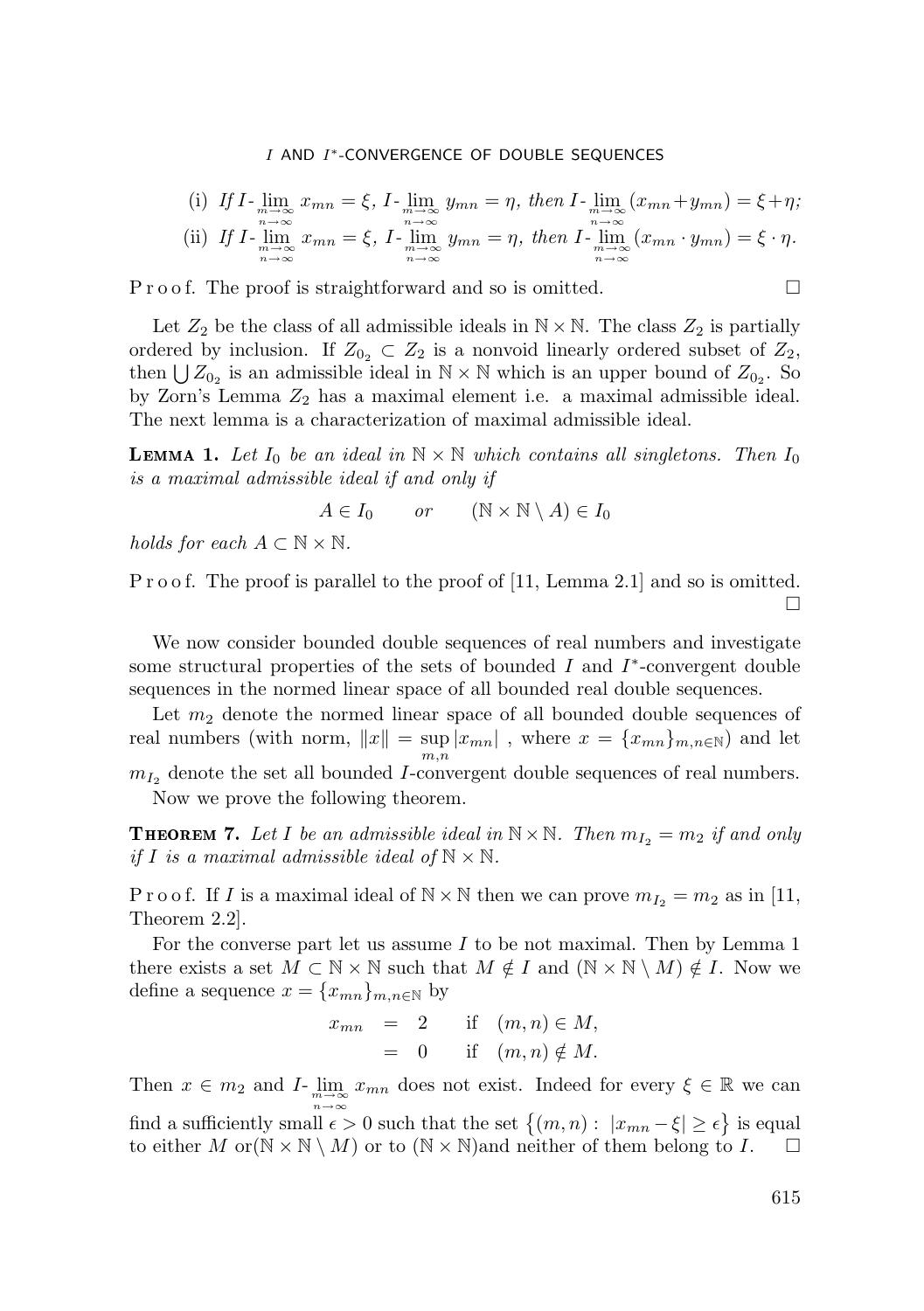**Remark 3.** The above theorem can not be extended for unbounded sequences. For this we consider the following example.

*Example* 1. Let *I* be an admissible ideal. We define a sequence  $x = \{x_{mn}\}_{m,n\in\mathbb{N}}$ as follows,

$$
x_{mn} = \max\{m, n\}
$$
 for  $(m, n) \in \mathbb{N} \times \mathbb{N}$ .

Then x is an unbounded sequence which is not I-convergent.

We now study some topological properties of  $m_{I_2}$  and  $m_{I_2^*}$  in  $m_2$ .

**THEOREM 8.** The set  $m_{I_2}$  is a closed linear subspace of the normed linear space  $m_2$ , when *I* is a nontrivial admissible ideal of  $\mathbb{N} \times \mathbb{N}$ .

P r o o f. From Theorem 5.(b)(i) and (ii) it is easy to see that  $m_{I_2}$  is a linear subspace of the normed linear space  $m_2$ . So we only show that  $m_{I_2}$  is closed in  $m_2$ .

Let  $x^{(p)} \in m_I$ ,  $(p = 1, 2, ...)$  and  $x^{(p)} \to x \in m_I$ . We have to show that  $x \in m_{I_2}$ .

Since  $x^{(p)} \in m_{I_2}$ , for each p there exists a real number  $a_p$  such that  $I_{\text{-}}\lim_{m\to\infty}x_{mn}^{(p)} = a_p$   $(p = 1, 2, ...),$  where  $x^{(p)} = \{x_{mn}^{(p)}\}_{m,n\in\mathbb{N}}.$  We shall now *n*→∞ prove that

- (a) the sequence  $\{a_p\}_{p\in\mathbb{N}}$  converges to a real number a (say), and
- (b)  $I_{\underset{n\to\infty}{\text{lim}}}\lim_{m\to\infty}x_{mn}=a$ , where  $x=\{x_{mn}\}_{m,n\in\mathbb{N}}$ .

The result will then follows from (a) and (b).

*Proof of* (a):

Since  $x^{(p)} \to x \in m_2$ , for each  $\epsilon > 0$ , there exists  $n_{\epsilon} \in \mathbb{N}$  such that for each  $q \geq r \geq n_{\epsilon}$  we have,

$$
||x^{(q)} - x^{(r)}|| < \frac{\epsilon}{3}.
$$

Now since  $x^{(q)}, x^{(r)} \in m_{I_2}$ , so  $I$ - $\lim_{\substack{m \to \infty \\ n \to \infty}} x^{(q)}_{mn} = a_q$  and  $I$ - $\lim_{\substack{m \to \infty \\ n \to \infty}}$  $x_{mn}^{(r)} = a_r$ . Therefore  $A_r = \{(m, n) \in \mathbb{N} \times \mathbb{N} : |x_{mn}^{(r)} - a_r| < \frac{\epsilon}{3}\} \in F(I) \text{ and } A_q = \{(m, n) \in \mathbb{N} \times \mathbb{N} :$  $|x_{mn}^{(q)} - a_q| < \frac{\epsilon}{3}$   $\in F(I)$ . Then  $A_q \cap A_r \in F(I)$ . Since I is nontrivial and admissible so  $A_r \cap A_q$  must be infinite. Choose  $(m_0, n_0) \in A_r \cap A_q$ . Then  $|x_{m_0n_0}^{(q)} - a_q| < \frac{\epsilon}{3}$  and  $|x_{m_0n_0}^{(r)} - a_r| < \frac{\epsilon}{3}$ . Hence for each  $q \geq r \geq n_{\epsilon}$  we have,

$$
|a_q - a_r| \le |a_q - x_{m_0 n_0}^{(q)}| + |x_{m_0 n_0}^{(q)} - x_{m_0 n_0}^{(r)}| + |x_{m_0 n_0}^{(r)} - a_r| < \epsilon.
$$

So  $\{a_p\}_{p\in\mathbb{N}}$  is a Cauchy sequence in real numbers and so it must converge to a real number say, a. Hence  $\lim_{p \to \infty} a_p = a$ .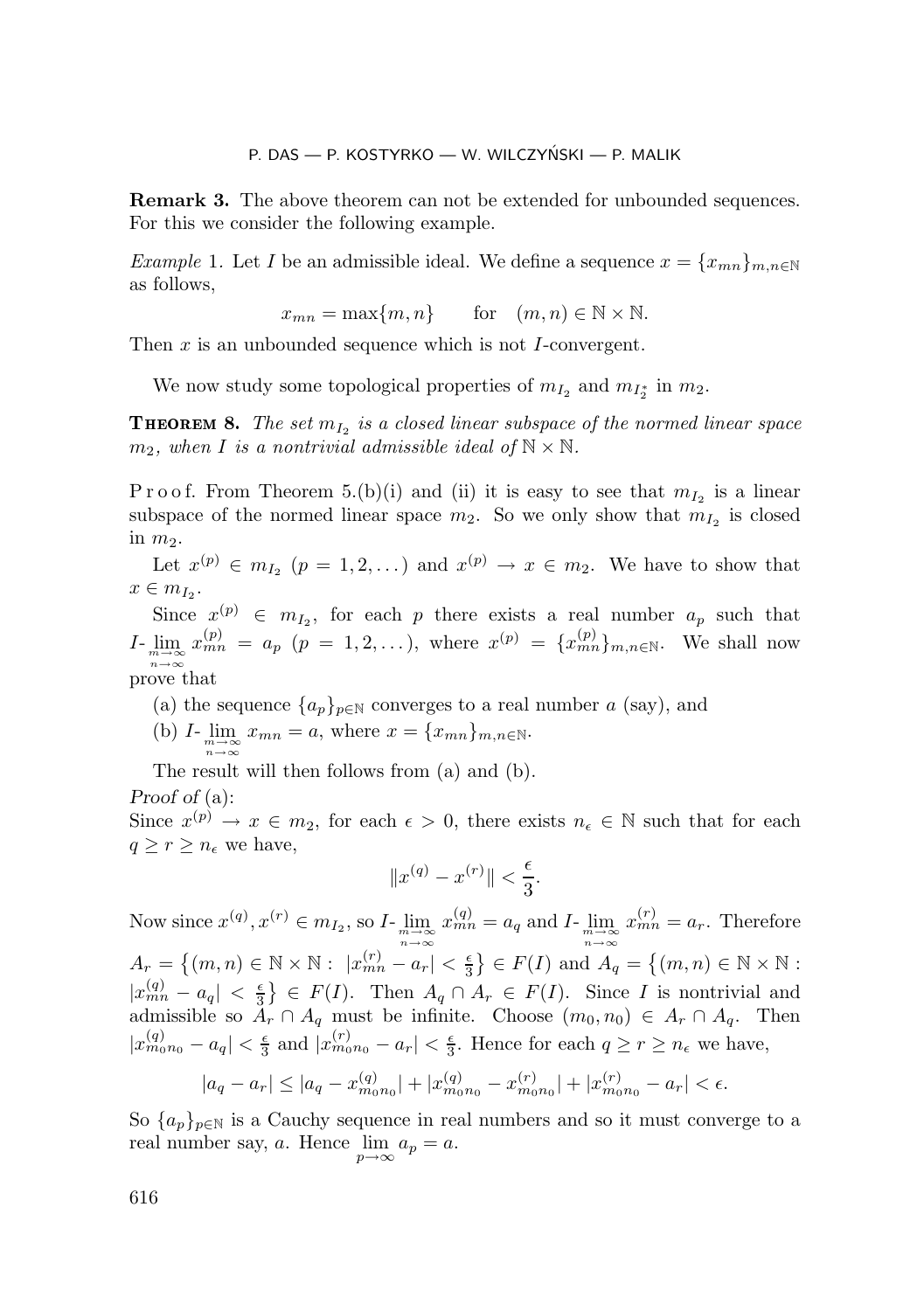*Proof of* (b): Let  $\eta > 0$ . Since  $x^{(p)} \rightarrow x$ , there exists  $q \in \mathbb{N}$  such that

$$
||x^{(q)} - x|| < \frac{\eta}{3}.
$$
 (3)

The number  $q$  can be chosen in such a way that together with  $(3)$  the inequality  $|a_q - a| < \frac{\eta}{3}$  also holds. Since  $I$ -  $\lim_{\substack{m \to \infty \\ n \to \infty}}$  $x_{mn}^{(q)} = a_q$ , so  $A_q = \{(m,n) \in \mathbb{N} \times \mathbb{N} :$  $|x_{mn}^{(q)} - a_q| < \frac{\eta}{3}$   $\in F(I)$ . Now for each  $(m, n) \in A_q$  we have,  $|x_{mn} - a| \le |x_{mn} - x_{mn}^{(q)}| + |x_{mn}^{(q)} - a_q| + |a_q - a| < \frac{\eta}{3} + \frac{\eta}{3} + \frac{\eta}{3} = \eta.$ 

Therefore  $A_q \subset \{(m,n) \in \mathbb{N} \times \mathbb{N}: |x_{mn} - a| < \eta\}$ , which implies that  $\{(m,n) \in \mathbb{N} \times \mathbb{N}: |x_{mn} - a| < \eta\}$  $\mathbb{N} \times \mathbb{N}$ :  $|x_{mn} - a| \geq \eta$   $\in I$ . Hence  $I$ -  $\lim_{m \to \infty} x_{mn} = a$ . This completes the proof *n*→∞ of the theorem.  $\Box$ 

**Remark 4** It is well known that every closed linear subspace of an arbitrary normed linear space  $E$ , different from  $E$  is a nowhere dense set in  $E$  (cf. [9, p. 37, Example 4], [16]). Hence on account of Theorem 5, it is obvious that if for the ideal I,  $m_{I_2} \neq m_2$ , then  $m_{I_2}$  is nowhere dense in  $m_2$ .

We now introduce the following notation. Let  $m_{I_2^*}$  denote the set of all bounded I∗-convergent double sequences of real numbers. It is easy to see that  $m_{I_2^*}$  is a linear subspace of  $m_2$ . Now let I be a strongly admissible ideal, then we have  $m_{I_2^*} \subset m_{I_2}$ , and the equality  $m_{I_2^*} = m_{I_2}$  holds if I has the property (AP2). Further  $m_{I_2} = m_2$  if and only if I is a maximal ideal. Thus if I is strongly admissible and not maximal, then

$$
m_{I_2} * \subset m_{I_2} \subsetneq m_2.
$$

We further show that  $M_{I_2^*}$  is dense in  $m_{I_2}$  when I is a strongly admissible ideal.

**THEOREM 9.** Let I be a strongly admissible ideal in  $\mathbb{N} \times \mathbb{N}$ . Then

$$
\overline{m_{I_2}^*} = m_{I_2},
$$

*where*  $\overline{m_{I_2^*}}$  *is the closure of*  $m_{I_2^*}$  *in*  $m_2$ *.* 

P r o o f. We have  $m_{I_2^*} \subset m_{I_2}$ . Since  $m_{I_2}$  is closed in  $m_2$ , so  $\overline{m_{I_2^*}} \subset m_{I_2}$  (Theorem 1). To prove the theorem we need to show only  $m_{I_2} \subset \overline{m_{I_2}}^2$ .

Put  $B(z, \delta) = \{x \in m_2 : ||x - z|| < \delta\}$  for  $z \in m_2, \delta > 0$  (ball in  $m_2$ ). It is sufficient to prove that for each  $y \in m_{I_2}$  and  $\delta > 0$  we have

$$
B(y,\delta) \cap m_{I_2^*} \neq \emptyset. \tag{4}
$$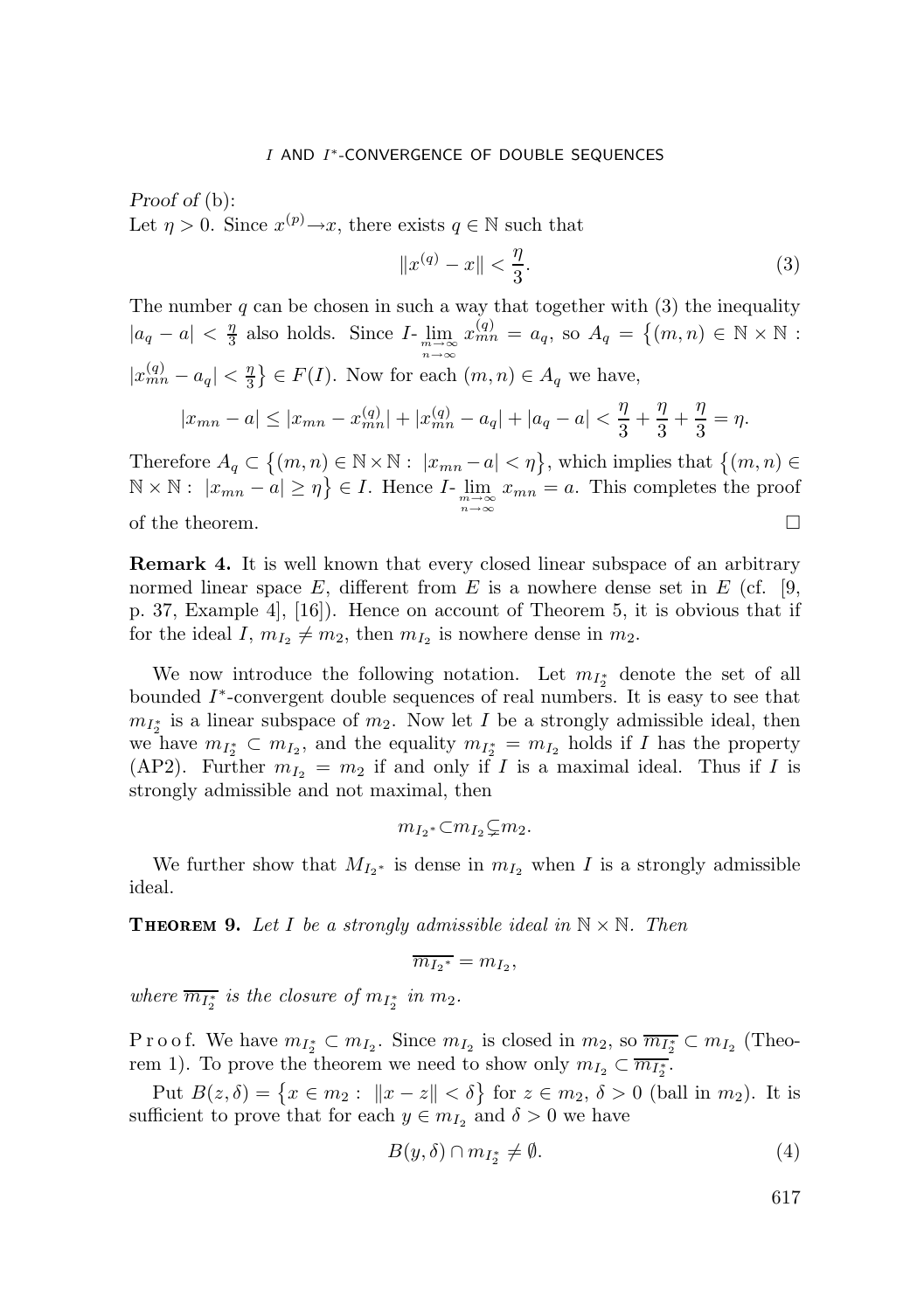Let  $l = I$ -  $\lim_{\substack{m \to \infty \\ n \to \infty}}$  $y_{mn}$ . Choose an arbitrary  $\epsilon \in (0, \delta)$ . Then

$$
A(\epsilon) = \{(m, n): |y_{mn} - l| \ge \epsilon\} \in I_2.
$$

We define a sequence  $x = \{x_{mn}\}_{m,n\in\mathbb{N}}$  as follows

$$
x_{mn} = y_{mn} \quad \text{if} \quad (m, n) \in A(\epsilon),
$$
  
= l \quad \text{otherwise.}

Then  $x \in m_2$ ,  $I^*$ -  $\lim_{\substack{m \to \infty \\ n \to \infty}}$  $x_{mn} = l$  and  $x \in B(y, \epsilon)$ . So (4) holds and the proof is completed.

It is a well known fact that a closed linear subspace E of a normed linear space X, different from X is nowhere dense in X. This result encourages one to study the porosity of  $E$ . We now observe that as in [11] certain observations can be made regarding porosity of  $m_{I_2}$  and  $m_{I_2^*}$ .

We first recall some basic definitions of porosity in a metric space.

Let  $(X, \rho)$  be a metric space,  $M \subset X$ . If  $x \in X$ , and  $r > 0$ , we denote, as before by  $B(x,r) = \{y \in X : \rho(x,y) < r\}$  the ball with center x and radius r. Let

$$
\gamma(x,r,M)=\sup\{t>0:\ \big(\exists z\in B(x,r)\big)\big(B(z,t)\subset B(x,r)\setminus M\big)\}.
$$

If there is no such  $t > 0$ , we put  $\gamma(x, r, M) = 0$ .

The numbers  $\underline{p}(x,M) = \liminf_{r\to 0} \frac{\gamma(x,r,M)}{r}, \overline{p}(x,M) = \limsup_{r\to 0} \frac{\gamma(x,r,M)}{r}$  are called the *lower* and *upper porosity* of M at x.

If  $\overline{p}(x, M) > 0$ , then M is said to be *porous* at x. If  $\overline{p}(x, M) > 0$  for all  $x \in X$ , then M is said to be *porous* in X. Obviously any set porous in X is nowhere dense in X.

If  $\overline{p}(x, M) \geq c > 0$ , then M is said to be *c*-porous at x. If  $\overline{p}(x, M) \geq c > 0$ for all  $x \in X$ , then M is said to be *c*-porous in X.

If  $p(x, M) > 0$ , then M is said to be *very porous* at x. If  $p(x, M) > 0$  for all  $x \in X$ , then M is said to be *very porous* in X.

If  $p(x, M) = \overline{p}(x, M)$  (=  $p(x, M)$ ), then the number  $p(x, M)$  is called the *porosity* of M at x.

We now recall the [11, Theorem 2.5].

 **A** ([11])*Suppose that* X *is a normed linear space and* W *is its closed linear subspace,*  $W \neq X$ *. Then W is veryporous set in X, in more detail* 

- (a) *If*  $x \in X \setminus W$ *, then*  $p(x, W) = 1$ *,*
- (b) If  $x \in W$ *, then*  $p(x, W) = \frac{1}{2}$ *.*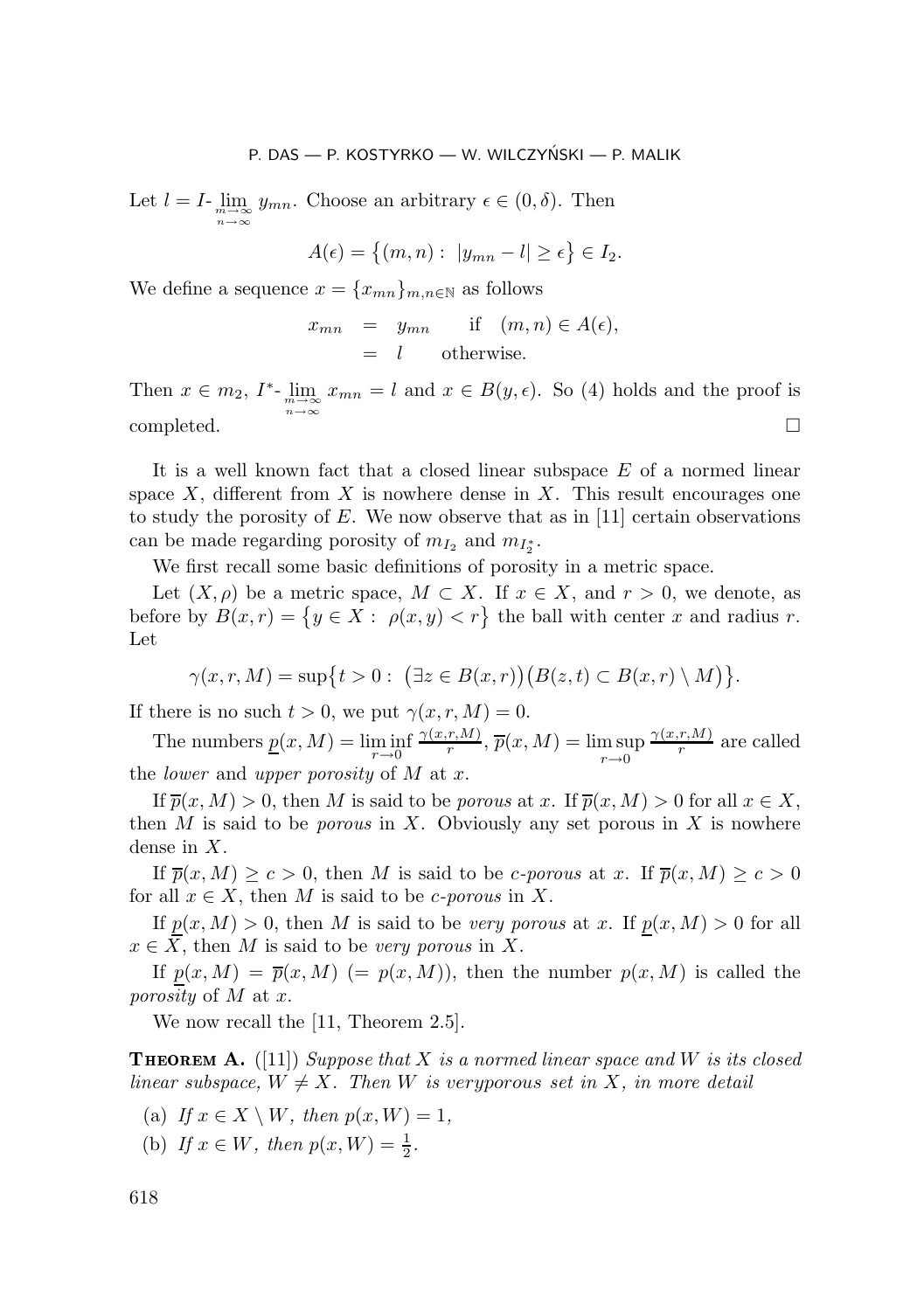We can easily apply Theorem A to the study the porosity position of  $m_{I_2}$  and  $m_{I_2^*}$  in  $m_2$ .

The following theorem is a direct application of Theorem A.

 **10** *Let* I *be an admissible ideal in* N×N *which is not maximal. Then the following holds:*

- (i) *If*  $x \in m_2 \setminus m_{I_2}$ , then  $p(x, m_{I_2}) = 1$ .
- (ii) If  $x \in m_{I_2}$ , then  $p(x, m_{I_2}) = \frac{1}{2}$ .

Since  $m_{I_2^*} \subset m_{I_2} = \overline{m_{I_2^*}}$  (see Theorem 8) holds for each strongly admissible ideal, we get the following corollary.

**COROLLARY 1.** Let I be a strongly admissible ideal in  $N \times N$  which is not max*imal. Then the following holds:*

- (i) If  $x \in m_2 \setminus m_{I_2}$ , then  $p(x, m_{I_2^*}) = 1$ .
- (ii) If  $x \in m_{I_2}$ , then  $p(x, m_{I_2^*}) = \frac{1}{2}$ .

#### REFERENCES

- [1] BALÁŽ, V.—ČERVEŇANSKÝ, J.—KOSTYRKO, P.—ŠALÁT, T.: I-convergence and I-continuity of real functions. In: Acta Mathematica 5, Faculty of Natural Sciences, Constantine the Philosopher University, Nitra, 2004, pp. 43–50.
- [2] BALCERZAK, M.—DEMS, K.: Some types of convergence and related Baire systems, Real Anal. Exchange **30** (2004), 267–276.
- [3] DEMIRCI, K.: I-limit superior and limit inferior, Math. Commun. **6** (2001), 165–172.
- [4] DEMS, K.: On I-Cauchy sequences, Real Anal. Exchange **30** (2004), 123–128.
- [5] FAST, H.: Sur la convergence statistique, Colloq. Math. **2** (1951), 241–244.
- [6] FRIDY, J. A.: On statistical convergence, Analysis (Munich) **5** (1985), 301–313.
- [7] FRIDY, J. A.: Statistical limit points, Proc. Amer. Math. Soc. **118** (1993), 1187–1192.
- [8] HOBSON, E. W.: The Theory of Functions of a Real Variable, Vol. II (2nd ed), Cambridge Univ. Press, Cambridge, 1926.
- [9] KOLODZIEJ, W.: Wybrane rozdzialy analizy matematycznej, PWN, Warszawa, 1970 (Polish).
- [10] KOSTYRKO, P.—ŠALÁT, T.—WILCZYŃSKI, W.: *I-convergence*, Real Anal. Exchange, **26** (2000/2001), 669–686.
- [11] KOSTYRKO, P.—MAČAJ, M.—ŠALÁT, T.—SLEZIAK, M.:  $I$ -convergence and extremal I-limit points, Math. Slovaca, **55** (2005), 443–464.
- [12] LAHIRI, B. K.—DAS, P: Further remarks on I-limit superior and I-limit inferior, Math. Commun. **8** (2003), 151–156.
- [13] LAHIRI, B. K.—DAS, P: I and I∗-convergence in topological spaces, Math. Bohem. **130** (2005), 153–160.
- [14] MORICZ, F.: *Statistical convergence of multiple sequences*, Arch. Math. (Basel) 81 (2003), 82–89.
- [15] MURESALEEN—EDELY, O. H. H.: Statistical convergence of double sequences, J. Math. Anal. Appl. **288** (2003), 223–231.